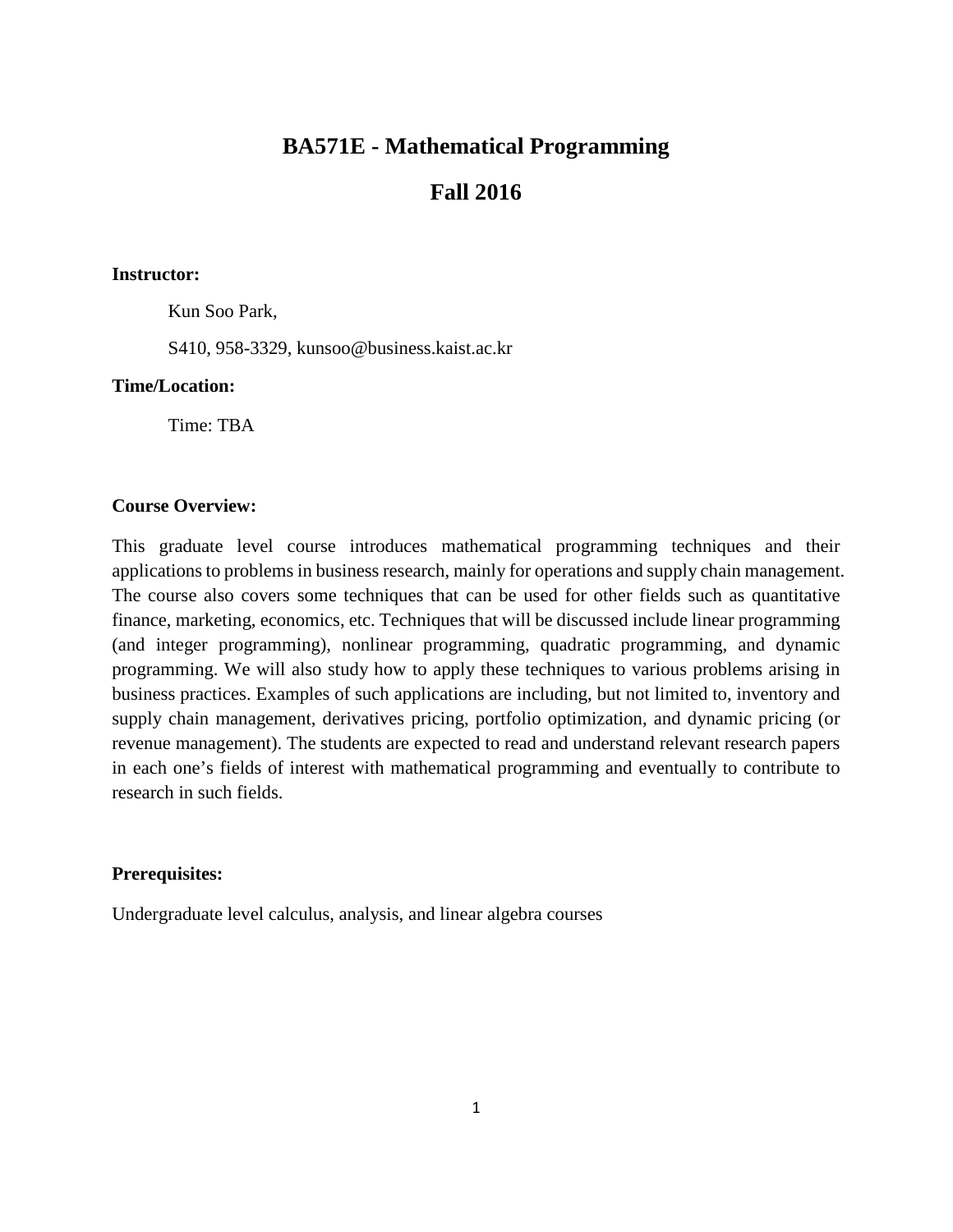#### **Reference Materials:**

It is recommended to read the following reference books, especially, the book by Bertsimas  $\&$ Tsitsiklis. Some of the reference materials are available online for free.

- Introduction to linear optimization by D. Bertsimas and J. N. Tsitsiklis
- Optimization methods in Finance by G. Cornuejols and R. Tutuncu
- Applied mathematical programming by Bradley, Hax, and Magnanti (available online at http://web.mit.edu/15.053/www/)
- Introduction to mathematical programming by W. L. Winston
- Game theory in supply chain analysis by G. P. Cachon and S. Netessine (available online at [http://opim.wharton.upenn.edu/~cachon/pdf/cachon\\_netessine\\_gt.pdf](http://opim.wharton.upenn.edu/%7Ecachon/pdf/cachon_netessine_gt.pdf))

#### **Homeworks**

Homeworks are assigned usually from one of the reading materials above almost every other week. Homework is due *one* week from the date it is assigned and should be handled before the class begins on the due date. Late submission is generally *not* accepted.

#### **Exam**

There will be one midterm exam in this course that covers all core optimization techniques. Since the coverage is wide, the exam may be held *later* than the usual midterm period (possibly on mid-November). Students who have a concern on this late exam schedule should consult with the instructor before finalizing course registration

#### **Paper Presentation**

Depending on the class size, there will be a team or individual paper presentation. Papers will be selected to introduce various applications of mathematical programming in business practices and academic research. Paper selection should be approved by the instructor before finalized. Thus, schedule your paper section accordingly and make sure you are prepared in a timely manner. Each team or individual is asked to prepare a presentation to deliver main idea and techniques in the paper to the class. Discussion and Q&A will be followed by the presentation. After presentation, the students can revise the presentation material and submit it by the end of the course.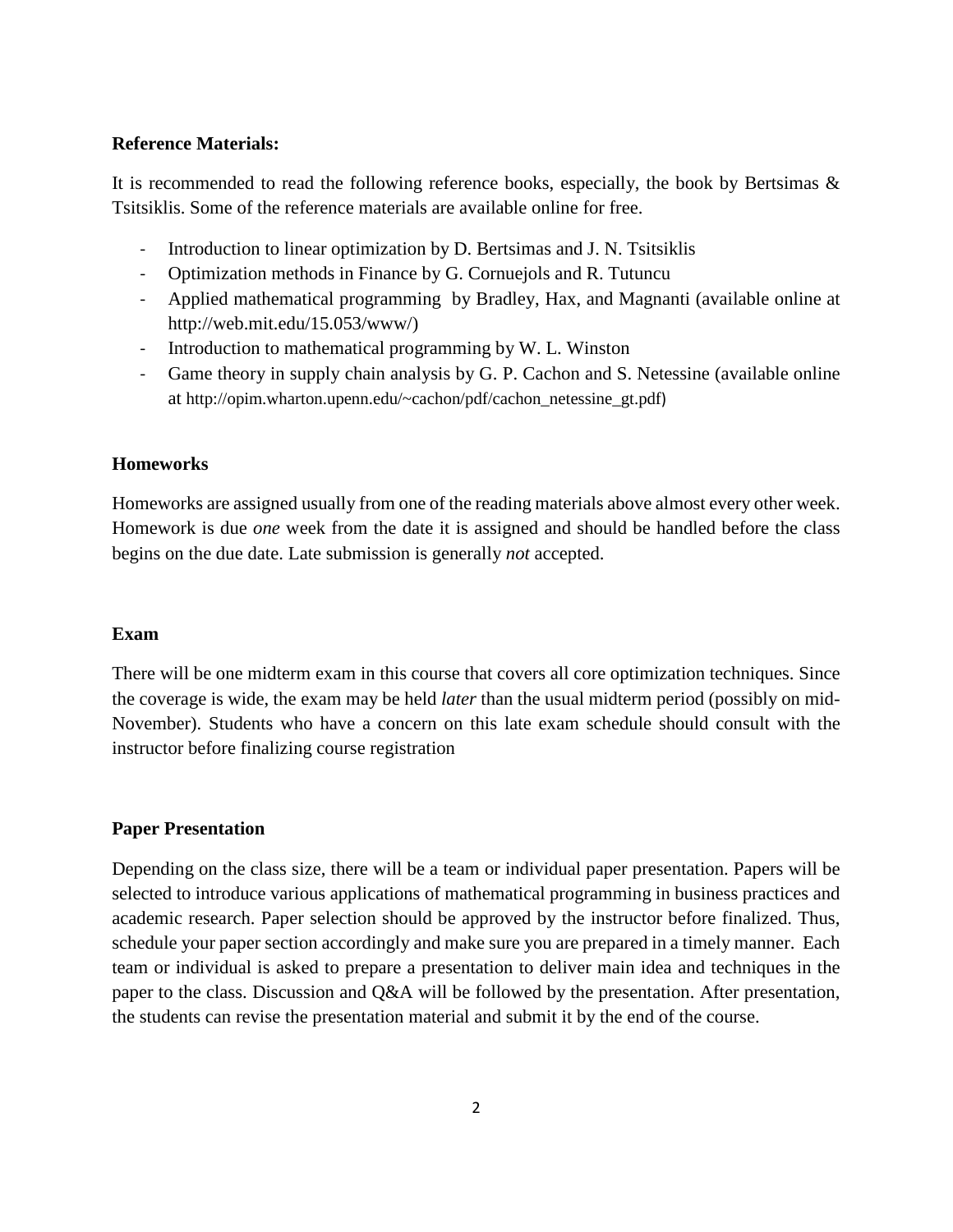#### **Discussion**

All students are *required* to read other teams' papers and participate in the discussion. Those who actively participate would have some *extra credits*.

## **Evaluation**

- Homework (10%)
- Midterm (40%)
- Presentation (40%)
- Attendance & participation in paper presentation (10%)

## **Software:**

Excel solver and Matlab are useful to solve some homework problems.

## **Make-up class**

There will be no class in Nov. 14 and 16. A make-up class will be arranged accordingly. Alternatively, there might be some extend classes to two and half hours.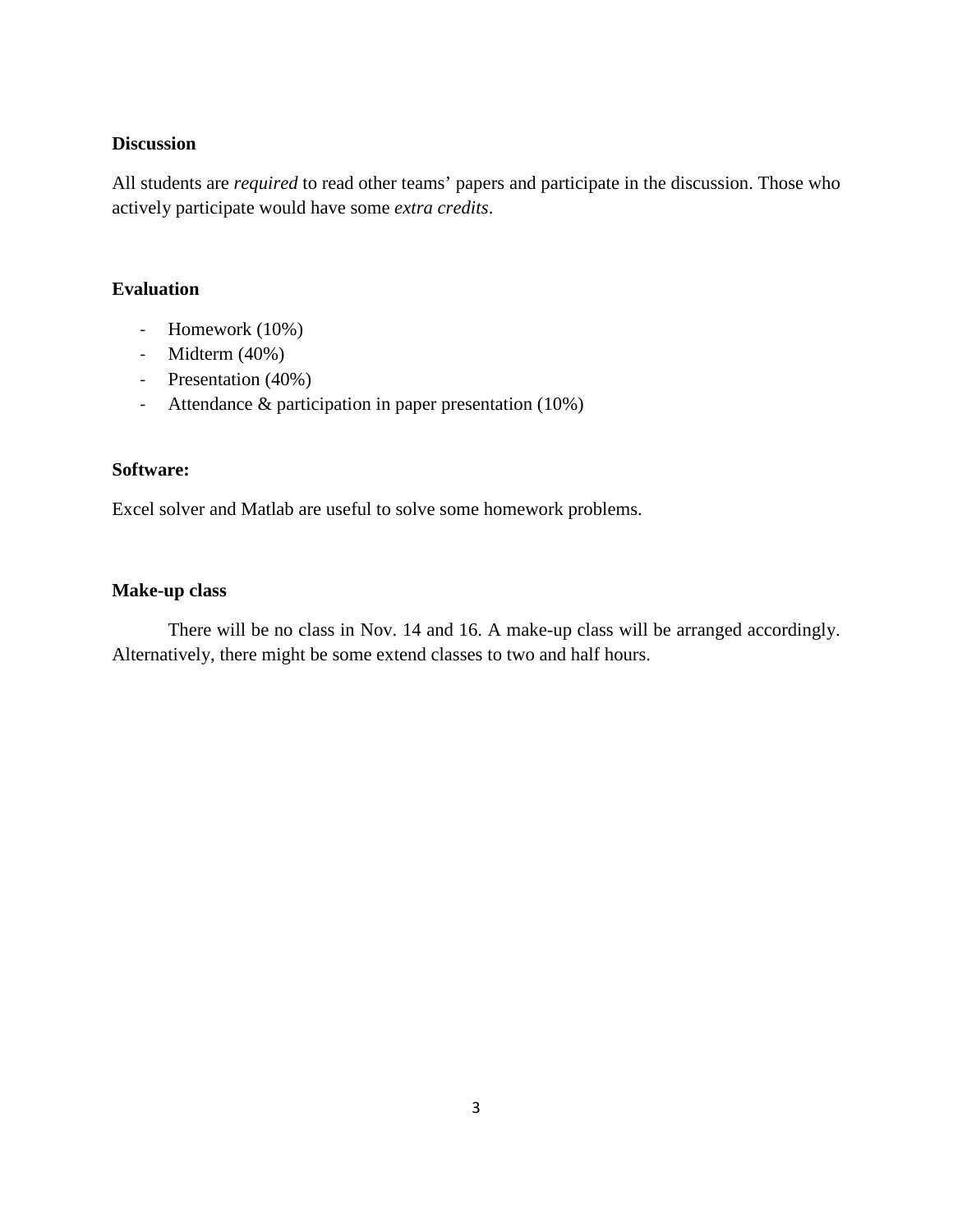## **Course contents (Tentative):**

# **Part I: Core mathematical programming techniques**

- 1. Introduction to math programming model
	- Modeling optimization problems
	- Examples of math programming
- 2. Linear Optimization
	- Optimality condition
	- Simplex method
	- Duality
	- Sensitivity analysis
- 3. Nonlinear Programming
	- Univariate optimization
	- Unconstrained optimization
	- Constrained optimization
- 4. Quadratic programming
	- Optimality conditions
	- Mean-variance utility and efficient frontier
- 5. Integer programming
	- Modeling with integer programming
	- Ex. Uncapacitated fixed charge location problem
	- Solutions and its limitations
	- Nonlinear integer programming
	- Ex. Location model with risk pooling (LMRP) with column generation(Ch 8 of fundamentals of SC)
	- Uncapacitated fixed charge location problem (UFLP)

[Exam]

# **Part II: Advanced Topics**

- 6. Network Programming
	- Max flow problem
	- Ex. Shortfall minimization (in ch 9 of fundamentals of SC)